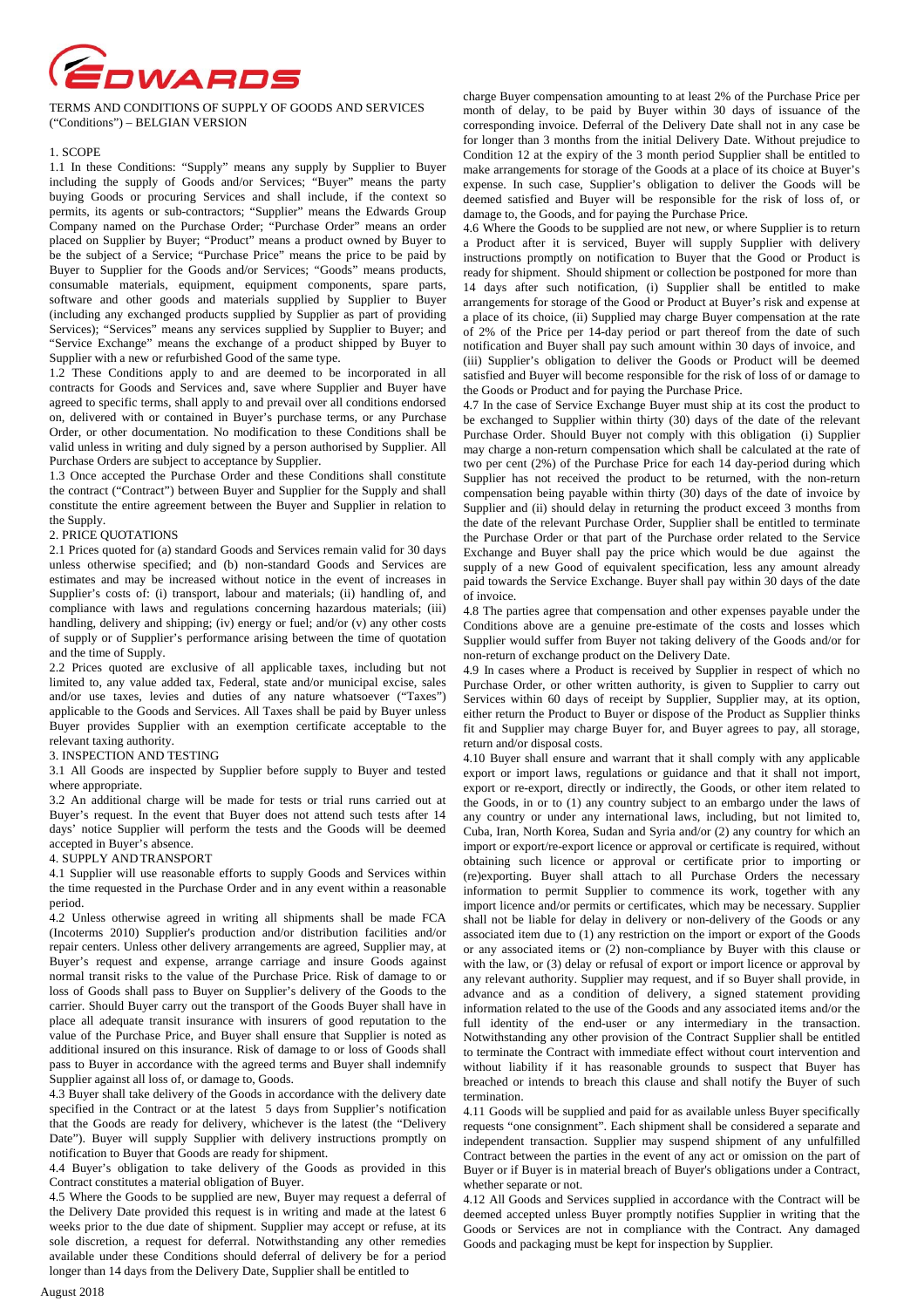4.13 Supplier may modify the specification of Goods without notice provided

that the modification does not materially affect the performance, form or fit of the affected Goods.

4.14 Services, installation and commissioning are not included in the purchase price for the Goods.

4.15 Buyer shall be responsible for de-installing, de-commissioning and shipment of any Product. Supplier shall notify Buyer following discovery of any such Product as unsuitable for the performance of Services 5. PAYMENT

5.1 All amounts are stated and payments are to be made in Euro unless otherwise agreed in writing. If Buyer specifies a different currency, Supplier reserves the right to amend the quoted price by any amount to cover movements in the exchange rate between the relevant currency and Euro arising between the time of quotation and acceptance of the Purchase Order.

5.2 Full payment without any deduction whatsoever must be made to Supplier within 30 days of the date of invoice unless otherwise agreed in writing. Invoices will normally be issued on the date of delivery of the Goods (or the date of deemed delivery) or completion of the Services. Any invoice disputes must be raised by Buyer within 15 days from date of invoice, or the invoice shall be considered to be accepted by Buyer. Time for payment shall be an essential obligation of the Contract.

5.3 All Purchase Orders are subject to credit approval before shipment. If, in Supplier's judgement, Buyer's financial condition does not at any time justify payment terms as previously specified, Supplier may cancel or suspend any unfulfilled Contract. Supplier may require Buyer to furnish Supplier with a confirmed irrevocable letter of credit drawn on a bank acceptable to Supplier.

5.4 If any payment is overdue Supplier shall be entitled, without prejudice to any other right or remedy, to suspend all further deliveries to Buyer without notice and/or to charge interest on any amount overdue at the applicable statutory default interest rate.

5.5 Any sum due by Buyer may be offset by Supplier against any sums due by Supplier to Buyer under any Contract

## 6. RETENTION OF TITLE

6.1 Subject to clause 6.2 Goods shall remain Supplier's property until Buyer has made full and unconditional payment to Supplier of all sums due to it in respect of the Goods

6.2 Title to Product remains with Buyer unless it becomes the subject of Service Exchange in which case title passes to Supplier upon receipt of the Product at the service centre.

6.3 Any consignment stock, inventory or materials held at Buyer's site and owned by Buyer for the use of Supplier in carrying out the Services shall be at the risk of the Buyer.

6.4 Until payment in full by Buyer, Goods shall be held by Buyer as bailee for Supplier and will be kept, unaltered and in good condition (at no cost to Supplier) separately from all other goods of Buyer or any third party in such a way that they remain readily identifiable as Supplier's property.

6.5 If payment becomes overdue, or on the occurrence of any termination event referred to in Condition 12 below, Supplier may, where permitted by law, and after giving notice to Buyer, enter upon any premises where Supplier reasonably believes Goods to be, or otherwise take action, to recover Goods.

6.6 From delivery and prior to full payment of the Purchase Price, Buyer shall maintain the Goods in satisfactory condition and keep them insured under adequate insurance policies with insurers of good reputation, covering the Purchase Price.

## 7. INTELLECTUAL PROPERTY AND CONFIDENTIALITY

7.1 Supplier shall retain all right, title and interest in and to, and possession of, any know-how, technical information, drawings, specifications or documents, ideas, concepts, methods, processes, techniques and inventions developed or created by or on behalf of Supplier and supplied by Supplier under any Contract. All such information shall be kept confidential by Buyer and shall not be disclosed to any third party unless and until the same is or becomes public knowledge nor shall any such information be used by Buyer for any purpose other than for the purpose of using any Goods supplied under the Contract without Supplier's prior written consent.

7.2 Ownership is retained by Supplier of any patent, copyright, trade secret, design right or other intellectual property right in or relating to the Supply and Buyer shall acquire no rights in or over such intellectual property rights save as expressly set out herein including, but not limited to, any technical information, know-how, drawings and specifications supplied by Supplier or relating to the Supply.

7.3 Supplier's trademarks and names and those of its associated companies shall not be used by Buyer otherwise than as applied by Supplier to Goods, Services or associated documentation.

### 8. WARRANTY

8.1 In respect of supply of Goods comprising equipment and related components, spares and parts:

A. Supplier hereby undertakes to repair or replace at Supplier's option, or to arrange repair or replacement by Supplier's representative of, any Goods supplied to Buyer if a defect in materials or workmanship arises under conditions of normal and proper use and maintenance (fair wear and tear, and consumables excepted) provided that (i) the Goods were purchased and used

for a purpose for which they were suitable; (ii) were operated and maintained in accordance with the operating instructions; (iii) unless otherwise agreed by Supplier, in writing, the defect occurs within 12 months from the date of shipment of the Goods; and (iv) Condition 8.3 is satisfied.

B. Any repaired or replaced Goods (including Goods the subject of Service Exchange) will continue to be warranted for the unexpired period of the warranty referred to in Condition 8.1 A above.

C. Supplier may charge Buyer for the cost of shipping Goods to and from a Supplier service centre if the Goods to be repaired or replaced are located in a country in which Supplier does not have a service centre.

D. The warranty under this clause does not cover the costs of installation or removal of the Goods to be repaired or replaced which shall be at Buyer's cost. 8.2 In respect of supply of Services:

A. Supplier warrants that Services shall be performed in a workmanlike manner using reasonable skill and care and in accordance with Supplier's service policy and practice. Unless otherwise agreed in advance, Supplier shall provide such Services, including repair and replacement, as are in Supplier's reasonable opinion necessary in order to provide the Service.

B. If subsequent to the performance of Services failure or breakdown (fair wear and tear and consumables excepted) occurs: (a) during the warranty period notified to Buyer at the time the Services are performed (or if no such period is notified to Buyer, and unless otherwise agreed, within 90 days of the date that the Services are completed); (b) during normal usage; and (c) shown by Buyer to Supplier's reasonable satisfaction (after a reasonable opportunity for Supplier to inspect the allegedly defective Services and to review documentation pertinent to the failure or breakdown) to have been caused by Supplier's failure to perform the Services in accordance with this Condition: Supplier, at its option, shall correct or re-perform the Service or replace the serviced product or refund the cost of the Services; provided that: (i) the failure or breakdown was not caused, or contributed to, by Buyer's act or omission, breach of contract, negligence, process reactions, excessive process build ups or accidents or by Buyer's failure to observe Supplier's recommended maintenance schedules and activities; and (ii) Condition 8.3 is satisfied.. For the avoidance of doubt any components of a Product not replaced in the course of the Product being serviced will not be covered by the Service warranty on the Product.

C. Buyer is responsible for shipping Products to the designated Supplier service centre at Buyer's risk and cost. Supplier may charge Buyer for the cost of shipping Product from a Supplier service centre back to Buyer if the Product is located in a country in which Supplier does not have a service centre. If Buyer requires a more expensive method of freight than Supplier's standard shipping then the extra cost shall be paid by the Buyer.

D. The Warranty under this Condition does not cover the costs of installation or removal of the Product which shall be at Buyer's cost.

E. Except as expressly warranted above, Services are provided "as is" and Buyer assumes the entire risk as to the results of the Services. Nothing stated in these Conditions implies that the operation of any serviced Product will be uninterrupted or error-free or that errors will be corrected. Other written or oral statements by Supplier, its representatives, or others do not constitute warranties of Supplier.

8.3 The following provisions must be satisfied in respect of all claims under Conditions 8.1 and  $\overline{8.2}$ : a) the claim must first be notified promptly in writing to Supplier; b) the Goods or any Product must not have been repaired or modified by anyone other than Supplier or at Supplier's direction; c) in the case of equipment and related components, spares and parts not of Supplier's own manufacture, unless otherwise required by law, Supplier's responsibility shall be limited to passing on to Buyer the benefit of any guarantee or warranty given to Supplier by the manufacturer of such Goods or part; d) in the case of a replacement, Buyer returns at its cost the defective Goods to Supplier within 10 days of delivery of the replacement Goods by Supplier; e) the defect does not arise from Buyer's specification or instructions; and f) Buyer has paid the purchase price in full or paid in accordance with agreed payment schedule.

8.4 Supplier may satisfy Supplier's liability under this Condition 8 by reducing the Purchase Price or refunding the Purchase Price and retaking the Goods or issuing a credit note.

8.5 Except as expressly warranted above, all warranties, conditions and other terms implied by law are to the fullest extent permitted by law, excluded.

9. LIABILITY AND INDEMNIFICATION

9.1 Subject to Condition 8, the following provisions set out the entire liability of Supplier (including any liability for the acts or omissions of its employees, agents, or subcontractors) to Buyer in respect of: a) any breach of these Conditions; or (b) any representation, statement or tortious act or omission, including negligence, arising under or in connection with these Conditions.

9.2 Nothing in these Conditions excludes or limits the liability of Supplier for: (a) death or personal injury caused by Supplier's negligence or (b) fraud or fraudulent misrepresentation or (c) any other liability that cannot be excluded or limited by law.

9.3 Subject to Condition 9.4 Supplier shall be liable for physical damage to property to the extent that it results from breach of Contract or Supplier's negligence in connection with the performance of the Contract, subject to an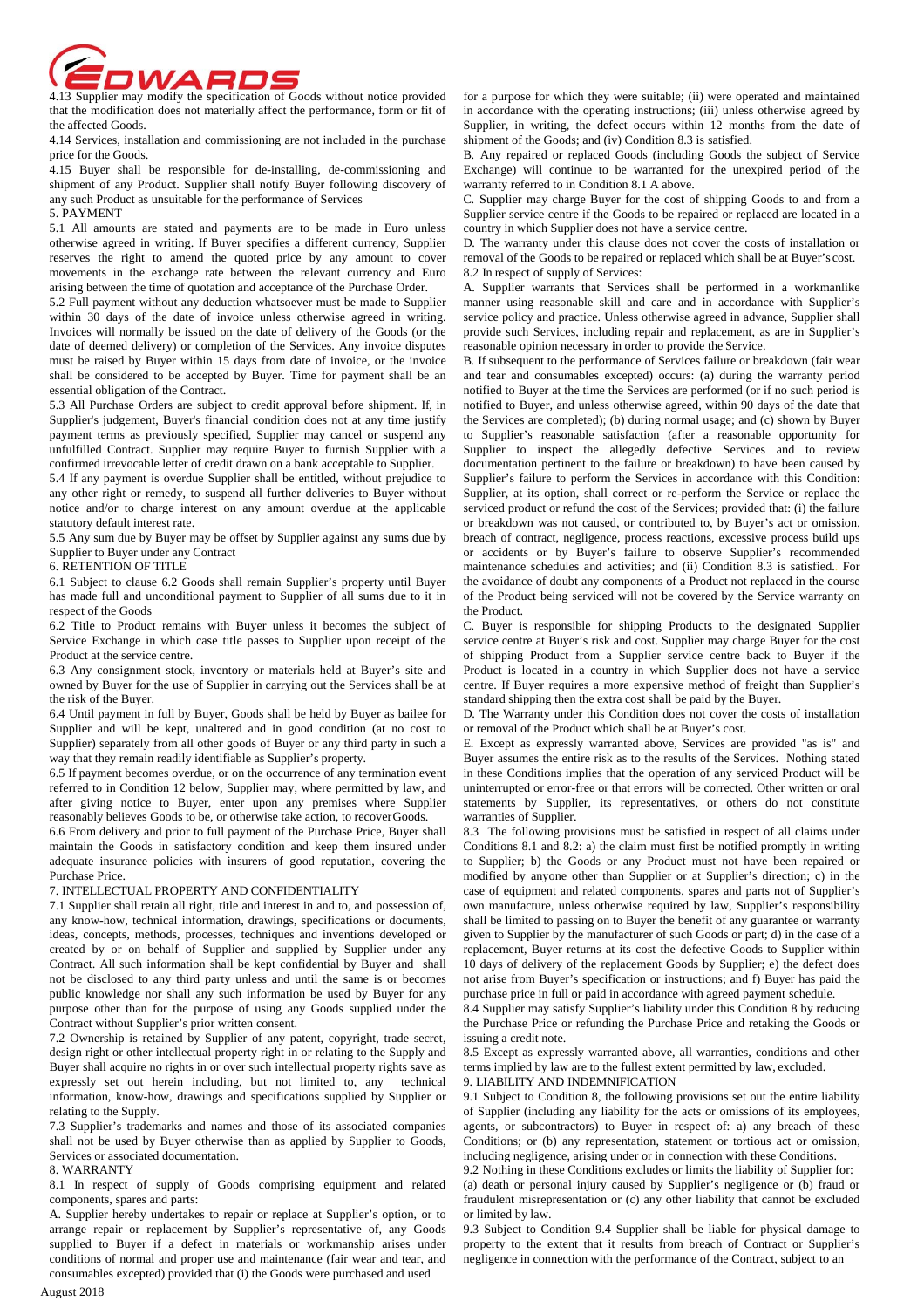

Contract.

9.4 Supplier shall not be liable to Buyer for pure economic loss, loss of profit, loss of business, depletion of goodwill, loss of anticipated savings, injury to reputation, loss of revenue, interruption of production, any damages claimed to Buyer by third parties, or otherwise, in each case whether direct, indirect or consequential, or any claims for consequential compensation whatsoever (howsoever caused) which arise out of or in connection with the Contract.

9.5 If Buyer fails to perform any of its obligations pursuant to these Conditions, Buyer shall pay Supplier all costs and expenses incurred by Supplier, including all attorney's fees, in enforcing Supplier's rights relating to such obligation, whether by formal proceedings or otherwise, in addition to any other remedy available to Supplier.

9.6 For the avoidance of a doubt save as provided in this clause Supplier shall have no liability in contract, tort, misrepresentation, restitution, or otherwise arising as a result of the performance or contemplated performance of the Contract.

9.7 Buyer will indemnify and keep indemnified Supplier from and against any costs, claims, demands, liabilities, damages or losses and all interest, penalties and legal and other professional costs and expenses arising out of or in connection with Buyer's use of Goods or Buyer supplying Goods to any party who is not a party to these Conditions and the Goods' subsequent use. This indemnity shall cover (but is not limited to) Supplier's liability to third parties arising out of the use or sale of the Goods, except to the extent caused by Supplier's negligence.

### 10. FORCE MAJEURE

10.1 Neither Buyer nor Supplier shall be liable for failures in performance, including delay or non-shipment, resulting from acts or events beyond its reasonable control.

10.2 In the event of such delay, the date of shipment or performance shall, at the request of Supplier, be deferred for a period equal to the time lost by reason of the delay and otherwise for a reasonable time.

## 11. CANCELLATION

11.1 Buyer may request a cancellation of the Contract to the extent it relates to the sale of Goods, provided such request is given in writing and at the latest six (6) weeks prior to the due date of shipment. Supplier may accept or refuse, at its sole discretion, a request for cancellation. Without prejudice to any other rights Supplier may have, upon cancellation Buyer shall pay Supplier compensation equivalent to 15% of the Purchase Price for standard Goods and 30% of the Purchase Price for non-standard Goods within thirty (30) days from issuance of the corresponding invoice.

11.2 Unless agreed otherwise in writing by Supplier, should Buyer cancel any Contract to the extent it relates to the sale of Services, Buyer shall pay to Supplier the costs of all work done and materials purchased or provided in connection with the Services up to the time of cancellation, plus compensation for all costs and losses equivalent to 15% of the Purchase Price.

11.3 The parties agree that such sums payable to Supplier under this clause are a genuine pre-estimate of the costs and losses which Supplier would suffer from Buyer cancelling all or part of the Contract.

#### 12. TERMINATION

12.1 If Buyer is subject to any act of bankruptcy or, being a company, has a receiver appointed or an administration order made against it or goes into liquidation or if a similar event occurs under applicable insolvency laws (except for the purpose of reconstruction or amalgamation) then all sums due to Supplier under the Contract shall immediately become due and payable and Supplier may, notwithstanding any previous waiver, terminate the Contract forthwith by written notice.

12.2 Supplier may terminate the Contract with immediate effect in the event of a failure by Buyer to comply with any material provision of these Conditions if the failure continues for more than 14 days after Buyer has been given written notice of such failure.

12.3 If Buyer fails to collect or take delivery of the Goods within 3 months of the Delivery Date, Supplier shall be entitled, without prejudice to its other rights, to terminate all or part of the Contract and to dispose of the Goods, and to charge Buyer a compensation of 15% of the Purchase Price (standard goods) or 30% of the Purchase Price (non-standard goods), to be paid by Buyer within 30 days of issuance of the corresponding invoice. The parties agree that such sums payable to Supplier under this clause are a genuine pre-estimate of the costs and losses which Supplier would suffer from Buyer not taking delivery of the Goods.

12.4 Termination shall be without prejudice to any prior right of either party or any provisions (including but not limited to clauses 6, 7 and 9) which by nature shall survive termination

13. BUYER'S DUTIES AND RESPONSIBILITIES WHEN SERVICES ARE **PROVIDED** 

13.1 All Products and environments (whether at Supplier's or Buyer's or Buyer's customer's premises) must be free from risks to health and safety (save to the extent notified to, and specifically accepted by, Supplier in writing). Supplier may decline, without incurring any liability, to service any Product, or work in any environment in which, in Supplier's opinion, the risks to health and safety are not managed satisfactorily by Buyer.

13.2 Buyer will permit Supplier prior to commencement of any Services to assess the condition of the Products and the working environment. Supplier shall be under no obligation to service any Product which, in Supplier's reasonable opinion, has been used in a way or for a purpose for which it was not suitable, has not been operated and maintained in accordance with the manufacturer's operating instructions, is too old or in too poor a condition to be serviced economically or is in any way unsafe.

Supplier shall have the right and Buyer shall provide all necessary access and cooperation to enable Supplier to carry out a risk assessment.

13.3 Buyer will provide Supplier with all available operating documentation, drawings, test certificates and maintenance inspection reports relating to any Product.

13.4 Buyer will indemnify and hold Supplier harmless against any loss, claim or damage suffered by Supplier or its employees, agents or sub-contractors suffered on the Buyer's site or Buyer's customer's site except to the extent caused by Supplier's own negligence.

## 14. MISCELLANEOUS

14.1 Buyer may neither assign nor transfer nor deal in any other manner with any or all of its rights or obligations under the Contract without the prior written consent of Supplier.

14.2 Save as expressly provided, no term or provision of these Conditions shall be enforceable by a third party (being any person other than the parties and their permitted successors and assignees).

14.3 No waiver by either party of any breach of any of these Conditions by the other party shall be deemed to constitute a waiver of any other breach nor shall any delay or omission on the part of either party to exercise or avail itself of any right or remedy hereunder operate as a waiver thereof. A waiver given by a party hereunder shall be binding upon such party only if in writing and signed by such party. In the event that any term or provision of the Contract is declared null and void or unenforceable by any court of competent jurisdiction, the remainder of the provisions of these Conditions shall remain in full force and effect to the fullest extent permitted by applicable law.

14.4 Nothing contained in these Sale Conditions shall be deemed to require Supplier to take any action that would constitute, directly or indirectly, a violation of any laws of any applicable jurisdiction, and Supplier's failure to take any such action shall not be deemed a breach hereunder.

14.5 All drawings, descriptive matter, technical specifications, capacities, performance rates, descriptions and other particulars given in respect of Goods (whether in catalogues or advertisements or accompanying or referred to in the Contract) are stated by Supplier in good faith based on Supplier's experience as being correct within acceptable tolerances but are not binding in detail and do not form part of the Contract unless specifically stated to do so. Unless agreed otherwise in writing, it is Buyer's responsibility to ensure that Goods are sufficient and suitable for Buyer's purposes.

14.6 Buyer hereby acknowledges that relevant safety and training literature relating to the Goods and Services will be supplied by Supplier to Buyer free of charge and may be photocopied by Buyer as required. Buyer shall be fully responsible for the implementation of the contents of all safety and training literature provided by Supplier. Buyer shall ensure persons who use, maintain or otherwise handle Goods or receive Services receive adequate safety and training literature.

14.7 As Edwards is part of Atlas Copco, Buyer shall comply at all times with Atlas Copco's Business Code of Conduct which can be found at https://www.atlascopcogroup.com/en/sustainability/our-sustainability-

approach/our-business-code-of-practice and with all applicable laws, statutes and regulations, in particular those related to anti-bribery and anti-corruption including but not limited to the relevant provisions of the Belgian Penal Code, the UK Bribery Act 2010 and the US Foreign Corrupt Practices Act as amended from time to time (the "Requirements"), and Buyer shall have in place and shall maintain at all times its own policies and procedures to ensure compliance with the Requirements by Buyer's employees, officers, representatives, subcontractors and customers and shall enforce them where appropriate. Supplier shall be entitled to terminate the Contract immediately upon written notice to Buyer if Buyer or any person employed by it or acting on its behalf commits or may be deemed or is suspected to have committed or intends to commit a breach of the Requirements. If Buyer suspects or knows that there is any breach or intended breach of the Requirements by Buyer or any person employed by it or acting on its behalf, Buyer will notify Supplier immediately.

14.8 Buyer shall have the option to (1) provide for the collection, treatment, recovery and environmentally sound disposal, at Buyer's cost, of waste electrical and electronic equipment arising from the Goods at the end of their life or (2) to request Supplier in writing to do so at Buyer's cost. In the event Buyer does not exercise its option, it shall be deemed to have chosen option (1) 15. GOVERNING LAW AND DISPUTE RESOLUTION

15.1 The Contract and any claim arising out of or in connection with it shall be governed by and construed in accordance with the laws of Belgium.

15.2 Buyer and Supplier agree that the courts of Brussels shall have the exclusive jurisdiction to settle any disputes, which may arise in connection with the Contract.

15.3 Supplier shall have the option to bring suit before the Courts of the